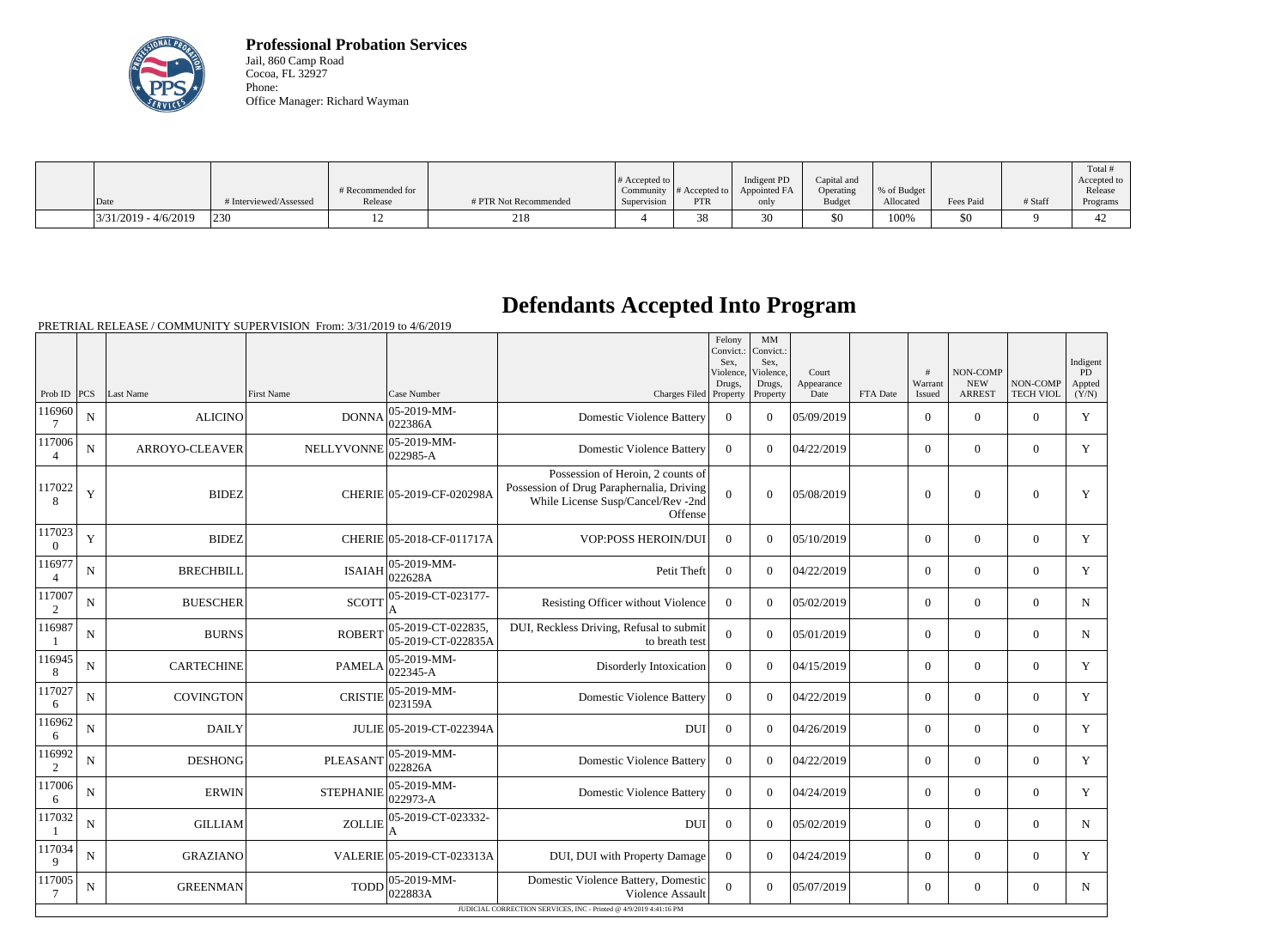## **Defendants Accepted Into Program**

PRETRIAL RELEASE / COMMUNITY SUPERVISION From: 3/31/2019 to 4/6/2019

|                          |             |                    |                   |                              |                                                                                                                   | Felony<br>Convict.:<br>Sex. | $\mathbf{M}\mathbf{M}$<br>Convict.:<br>Sex, |                             |          |                   |                                         |                              | Indigent              |
|--------------------------|-------------|--------------------|-------------------|------------------------------|-------------------------------------------------------------------------------------------------------------------|-----------------------------|---------------------------------------------|-----------------------------|----------|-------------------|-----------------------------------------|------------------------------|-----------------------|
| Prob ID                  | PCS         | Last Name          | <b>First Name</b> | Case Number                  | Charges Filed Property                                                                                            | Violence,<br>Drugs,         | Violence,<br>Drugs,<br>Property             | Court<br>Appearance<br>Date | FTA Date | Warrant<br>Issued | NON-COMP<br><b>NEW</b><br><b>ARREST</b> | NON-COMP<br><b>TECH VIOL</b> | PD<br>Appted<br>(Y/N) |
| 116963<br>6              | $\mathbf Y$ | <b>HENDERSON</b>   |                   | SHAWNTRA 05-2019-CF-012578A  | Burglary Of A Conveyance, 3 counts of<br>Aggravated Assault With Deadly Weapon<br>Discharging a Firearm in Public | $\boldsymbol{0}$            | $\overline{0}$                              | 04/09/2019                  |          | $\boldsymbol{0}$  | $\overline{0}$                          | $\overline{0}$               | Y                     |
| 117011<br>6              | $\mathbf N$ | <b>HERNANDEZ</b>   | <b>MICHAEL</b>    | 05-2019-CT-023177-           | <b>DUI</b>                                                                                                        | $\overline{0}$              | $\theta$                                    | 05/01/2019                  |          | $\overline{0}$    | $\overline{0}$                          | $\overline{0}$               | $\mathbf N$           |
| 117034<br>$\overline{4}$ | ${\bf N}$   | <b>HODDINOTT</b>   | <b>DANIELLE</b>   | 05-2019-MM-<br>023327A       | <b>Domestic Violence Battery</b>                                                                                  | $\Omega$                    | $\theta$                                    | 04/29/2019                  |          | $\overline{0}$    | $\overline{0}$                          | $\overline{0}$               | Y                     |
| 117026<br>8              | $\mathbf Y$ | <b>ISENBLETTER</b> |                   | KIMBERLY 05-2019-CF-020067A  | Domestic Violence Battery, Aggravated<br><b>Assault Domestic Violence</b>                                         | $\boldsymbol{0}$            | $\overline{0}$                              | 05/08/2019                  |          | $\overline{0}$    | $\overline{0}$                          | $\overline{0}$               | $\mathbf Y$           |
| 116944<br>$\Omega$       | ${\bf N}$   | <b>JENKINS</b>     |                   | DAWN 05-2019-CT-022364A      | <b>DUI</b>                                                                                                        | $\overline{0}$              | $\theta$                                    | 04/30/2019                  |          | $\overline{0}$    | $\theta$                                | $\overline{0}$               | N                     |
| 117034<br>8              | $\mathbf N$ | <b>JOHNSON</b>     |                   | ALDO 05-2019-CF-023250A      | Possession of Cocaine                                                                                             | $\Omega$                    | $\theta$                                    | 05/02/2019                  |          | $\overline{0}$    | $\overline{0}$                          | $\overline{0}$               | Y                     |
| 116946                   | ${\bf N}$   | <b>JOLLY</b>       | <b>ANDREW</b>     | 05-2019-MM-<br>022332-A      | Petit Theft                                                                                                       | $\overline{0}$              | $\overline{0}$                              | 04/17/2019                  |          | $\overline{0}$    | $\overline{0}$                          | $\overline{0}$               | $\mathbf Y$           |
| 117033<br>8              | $\mathbf N$ | <b>JULIEN</b>      | ERMANO            | 05-2019-MM-<br>023320A       | Possession of less than 20 grams of<br>Cannabis, Possession of Drug<br>Paraphernalia                              | $\overline{0}$              | $\Omega$                                    | 05/02/2019                  |          | $\overline{0}$    | $\overline{0}$                          | $\overline{0}$               | $\mathbf N$           |
| 116959<br>5              | ${\bf N}$   | <b>LOPEZ</b>       | <b>ABIMAEL</b>    | 05-2019-MM-<br>022401A       | Possession of less than 20 grams of<br>Cannabis                                                                   | $\boldsymbol{0}$            | $\Omega$                                    | 04/22/2019                  |          | $\overline{0}$    | $\overline{0}$                          | $\overline{0}$               | $\mathbf N$           |
| 116997<br>$\theta$       | ${\bf N}$   | <b>LUDDEN</b>      | <b>ALAN</b>       | 05-2019-CT-022987-           | <b>DUI</b>                                                                                                        | $\overline{0}$              | $\theta$                                    | 05/03/2019                  |          | $\overline{0}$    | $\overline{0}$                          | $\overline{0}$               | ${\bf N}$             |
| 117034<br>5              | ${\bf N}$   | <b>MCBRIDE</b>     |                   | SHAWN 05-2019-CF-023305A     | Possession of Controlled Substance                                                                                | $\overline{0}$              | $\overline{0}$                              | 05/09/2019                  |          | $\overline{0}$    | $\overline{0}$                          | $\overline{0}$               | $\mathbf Y$           |
| 116945<br>9              | ${\bf N}$   | <b>MESSER</b>      | <b>DONNA</b>      | 05-2019-MM-<br>022358A       | <b>Domestic Violence Battery</b>                                                                                  | $\overline{0}$              | $\overline{0}$                              | 04/15/2019                  |          | $\overline{0}$    | $\overline{0}$                          | $\overline{0}$               | Y                     |
| 117000<br>6              | ${\bf N}$   | <b>MESSINA</b>     | <b>FRANK</b>      | 05-2019-CT-023050-           | <b>DUI</b>                                                                                                        | $\overline{0}$              | $\boldsymbol{0}$                            | 05/01/2019                  |          | $\overline{0}$    | $\overline{0}$                          | $\overline{0}$               | $\mathbf N$           |
| 117035<br>$\overline{0}$ | ${\bf N}$   | <b>MOORE</b>       |                   | MELISSA 05-2019-CF-023107A   | Sale or Delivery of Cocaine, Possession of<br>Cocaine                                                             | $\boldsymbol{0}$            | $\boldsymbol{0}$                            | 05/09/2019                  |          | $\boldsymbol{0}$  | $\overline{0}$                          | $\overline{0}$               | $\mathbf N$           |
| 117028<br>$\overline{4}$ | ${\bf N}$   | <b>OLAUGHLIN</b>   |                   | JAMIE 05-2019-CT-023164A     | DUI (2nd Offense)                                                                                                 | $\overline{0}$              | $\overline{0}$                              | 04/24/2019                  |          | $\overline{0}$    | $\overline{0}$                          | $\overline{0}$               | Y                     |
| 117034<br>6              | $\mathbf N$ | <b>PATTERSON</b>   |                   | JESSICA 05-2019-CF-023299A   | Introduction of Contraband into Detention<br>Facility                                                             | $\boldsymbol{0}$            | $\overline{0}$                              | 05/02/2019                  |          | $\overline{0}$    | $\boldsymbol{0}$                        | $\boldsymbol{0}$             | Y                     |
| 117035                   | ${\bf N}$   | <b>PLAZA</b>       | <b>ALFRED</b>     | 05-2019-MM-<br>023322A       | <b>Domestic Violence Battery</b>                                                                                  | $\overline{0}$              | $\boldsymbol{0}$                            | 04/22/2019                  |          | $\overline{0}$    | $\overline{0}$                          | $\overline{0}$               | $\mathbf Y$           |
| 116961                   | $\mathbf N$ | <b>POLLARD</b>     |                   | DANIEL 05-2019-CT-022419A    | Refuse Breath Urine Blood DUI Test After<br>Prev Susp, DUI with Property Damage                                   | $\overline{0}$              | $\overline{0}$                              | 04/22/2019                  |          | $\overline{0}$    | $\overline{0}$                          | $\boldsymbol{0}$             | Y                     |
| 117035<br>2              | ${\bf N}$   | <b>RAMSEY</b>      |                   | LATRIESHA 05-2019-CF-023309A | Possession of Drug Paraphernalia, Keep<br>Veh Resorted to by Pers Using Cont Subs                                 | $\theta$                    | $\boldsymbol{0}$                            | 05/09/2019                  |          | $\overline{0}$    | $\overline{0}$                          | $\overline{0}$               | Y                     |
| 117007                   | $\mathbf N$ | <b>RAY</b>         | <b>ANDRE</b>      | 05-2019-MM-<br>$022965 - A$  | <b>Domestic Violence Battery</b>                                                                                  | $\overline{0}$              | $\overline{0}$                              | 04/24/2019                  |          | $\overline{0}$    | $\boldsymbol{0}$                        | $\boldsymbol{0}$             | Y                     |
| 116946<br>$\overline{0}$ | ${\bf N}$   | ROSENBERG-GARTIN   | <b>ROSANNE</b>    | 05-2019-MM-<br>022333-A      | <b>Domestic Violence Battery</b>                                                                                  | $\overline{0}$              | $\boldsymbol{0}$                            | 04/17/2019                  |          | $\overline{0}$    | $\overline{0}$                          | $\boldsymbol{0}$             | $\mathbf Y$           |
| 116963                   | $\mathbf N$ | <b>SCHLAGER</b>    | <b>DANA</b>       | 05-2019-CT-022395-           | <b>DUI</b>                                                                                                        | $\overline{0}$              | $\overline{0}$                              | 04/26/2019                  |          | $\boldsymbol{0}$  | $\overline{0}$                          | $\boldsymbol{0}$             | Y                     |
|                          |             |                    |                   |                              | JUDICIAL CORRECTION SERVICES, INC - Printed @ 4/9/2019 4:41:16 PM                                                 |                             |                                             |                             |          |                   |                                         |                              |                       |